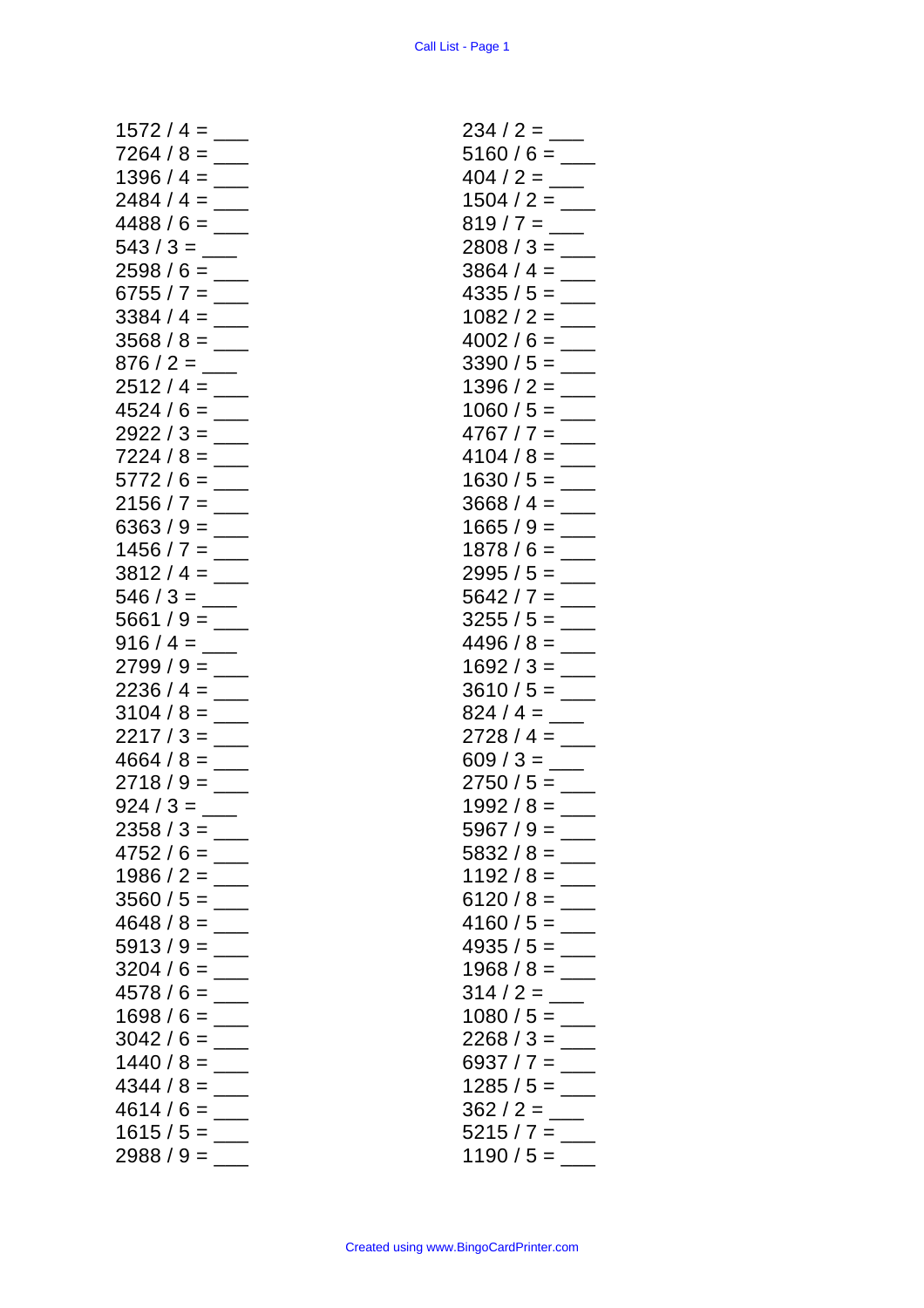3542 / 7 = \_\_\_ 2625 / 5 = \_\_\_ 4544 / 8 = \_\_\_ 2024 / 4 = \_\_\_ 5886 / 6 =  $\frac{1}{1}$ 2912 / 8 = \_\_\_ 3430 / 7 = \_\_\_ 3204 / 4 = \_\_\_ 5408 / 8 = \_\_\_ 2296 / 8 = \_\_\_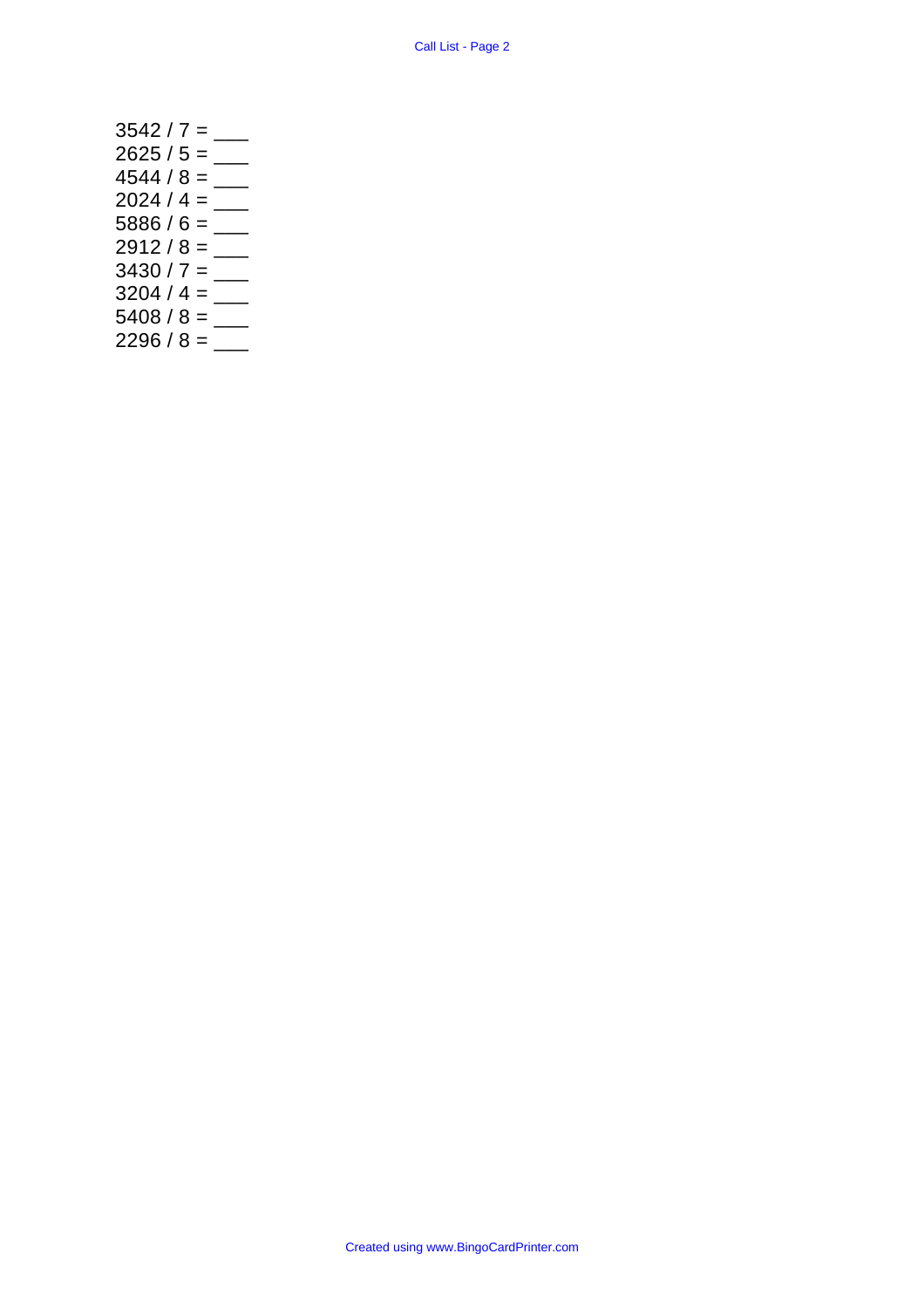| $\boldsymbol{\mathsf{H}}$ | N                                                                                  | $\overrightarrow{J}$ |  |
|---------------------------|------------------------------------------------------------------------------------|----------------------|--|
|                           | $1572 / 4 =$ ___ $543 / 3 =$ ___ $876 / 2 =$ ___ $7224 / 8 =$ ___ $3812 / 4 =$ ___ |                      |  |
|                           |                                                                                    |                      |  |
|                           | 1396 / 4 = ___ 6755 / 7 = ___ Free Space 2156 / 7 = ___ 5661 / 9 = ___             |                      |  |
|                           | 2484 / 4 = ___ 3384 / 4 = ___ 4524 / 6 = ___ 6363 / 9 = ___ 916 / 4 = ___          |                      |  |
|                           | 4488 / 6 = ___ 3568 / 8 = ___ 2922 / 3 = ___ 1456 / 7 = ___ 2799 / 9 = ___         |                      |  |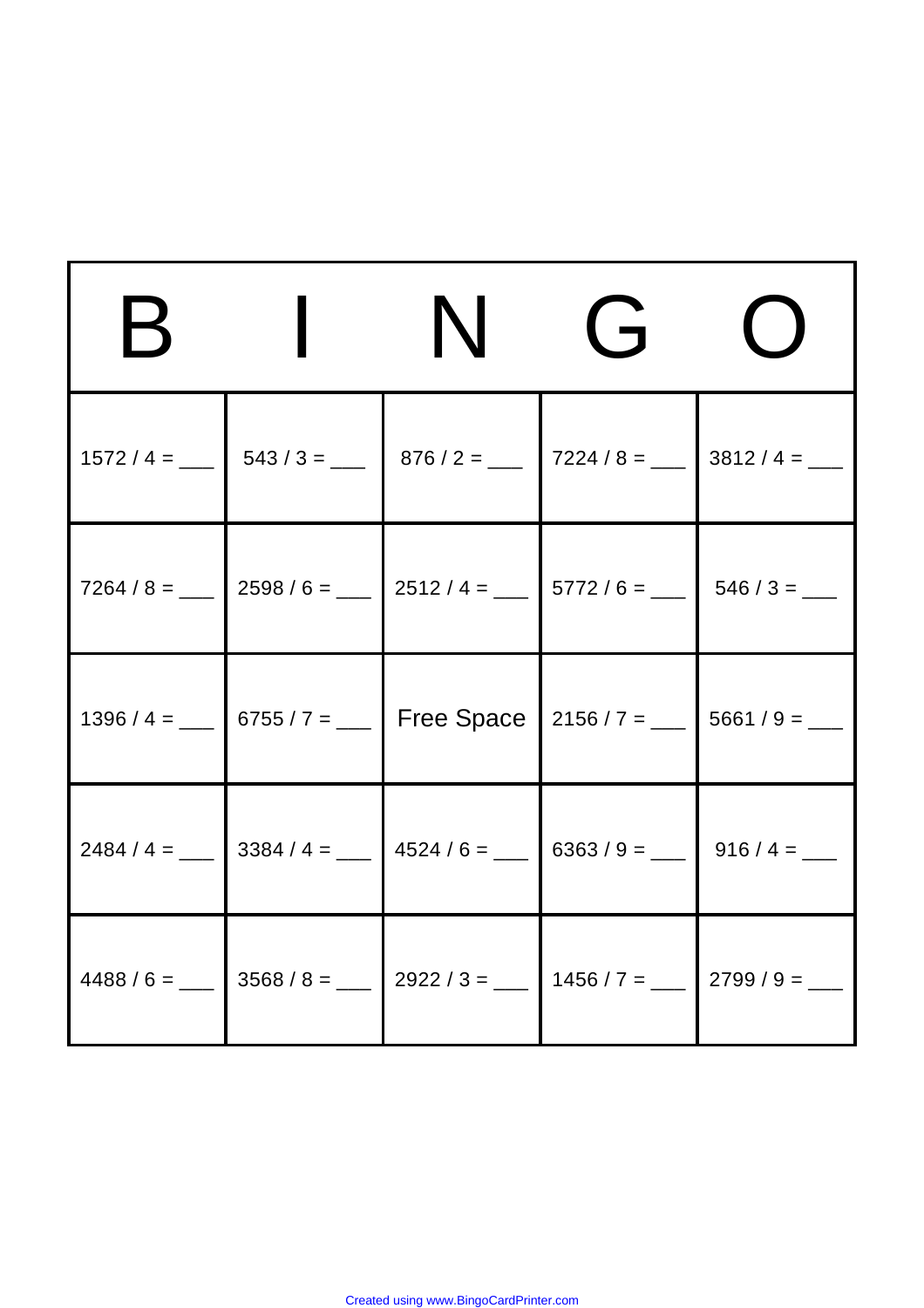| $\boldsymbol{\mathsf{B}}$ | N                                                                                                          | G |  |
|---------------------------|------------------------------------------------------------------------------------------------------------|---|--|
|                           | 1396 / 2 = ___ 1630 / 5 = ___ 5832 / 8 = ___ 4544 / 8 = ___ 1665 / 9 = ___                                 |   |  |
|                           | $4496 / 8 =$ ___ 2598 / 6 = ___ 1698 / 6 = ___ 543 / 3 = ___ 1992 / 8 = ___                                |   |  |
|                           | 2750 / 5 = ___ 3542 / 7 = ___ Free Space $\mid$ 4524 / 6 = ___ 5913 / 9 = ___                              |   |  |
|                           | $4935 / 5 =$ 924 / 3 = ___ 819 / 7 = ___ 1572 / 4 = ___ 314 / 2 = ___                                      |   |  |
|                           | 2912 / 8 = ___ $\vert$ 4664 / 8 = ___ $\vert$ 4488 / 6 = ___ $\vert$ 1968 / 8 = ___ $\vert$ 2024 / 4 = ___ |   |  |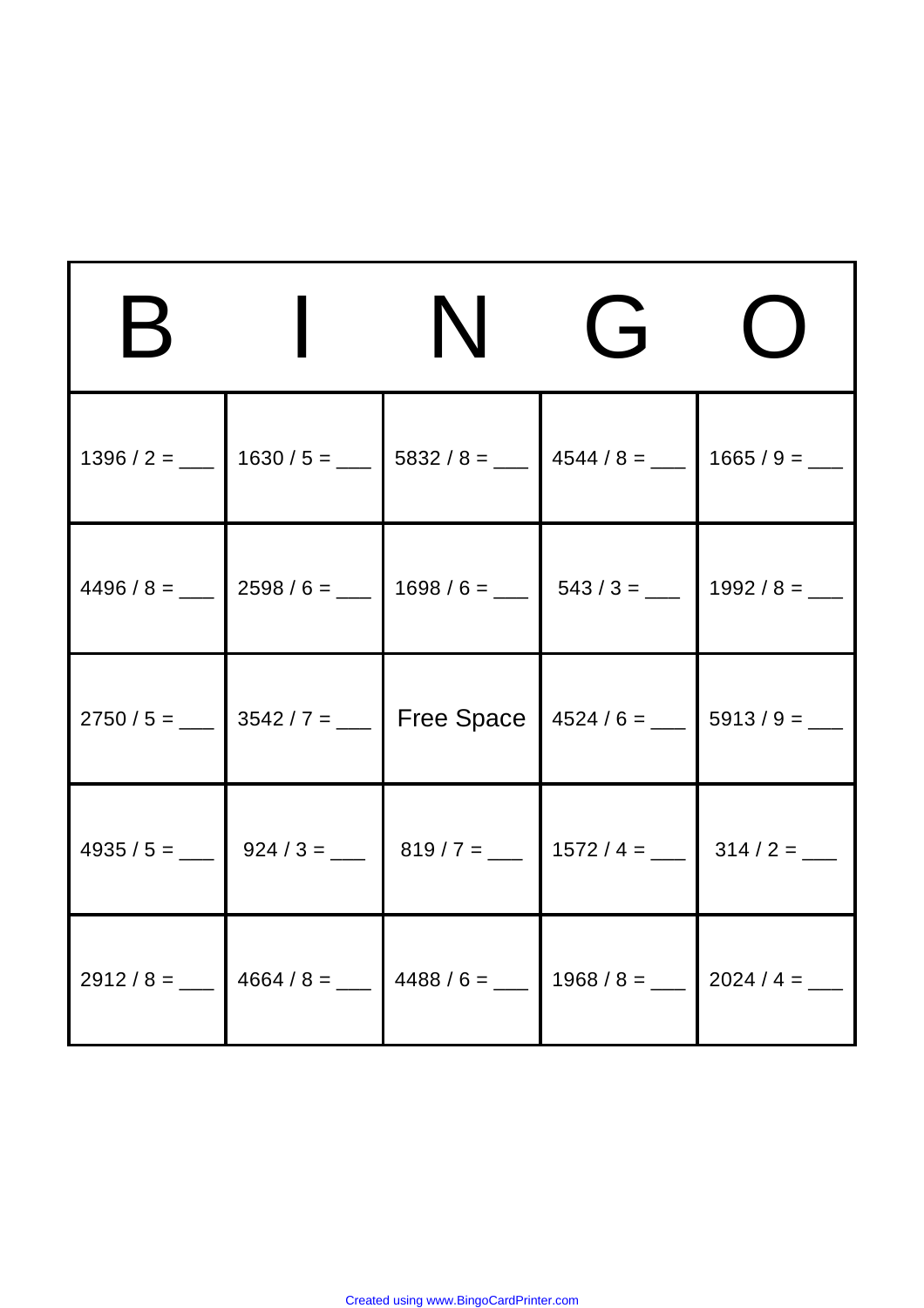|  | N                                                                                                             | $\overrightarrow{F}$ |  |
|--|---------------------------------------------------------------------------------------------------------------|----------------------|--|
|  | $1615 / 5 =$ 2598 / 6 = ___ 5661 / 9 = ___ 5967 / 9 = ___ 6937 / 7 = ___                                      |                      |  |
|  | 1396 / 4 = ___ 3430 / 7 = ___ 5642 / 7 = ___ 4648 / 8 = ___ 5913 / 9 = ___                                    |                      |  |
|  | 4344 / 8 = ___ 2718 / 9 = ___ Free Space 2156 / 7 = ___ 3668 / 4 = ___                                        |                      |  |
|  | 6120 / 8 = ___ 3255 / 5 = ___ 4002 / 6 = ___ 2296 / 8 = ___ 1060 / 5 = ___                                    |                      |  |
|  | $\begin{bmatrix} 5772 / 6 = \_ \end{bmatrix}$ 5160 / 6 = $\_$ 4104 / 8 = $\_$ 2912 / 8 = $\_$ 2922 / 3 = $\_$ |                      |  |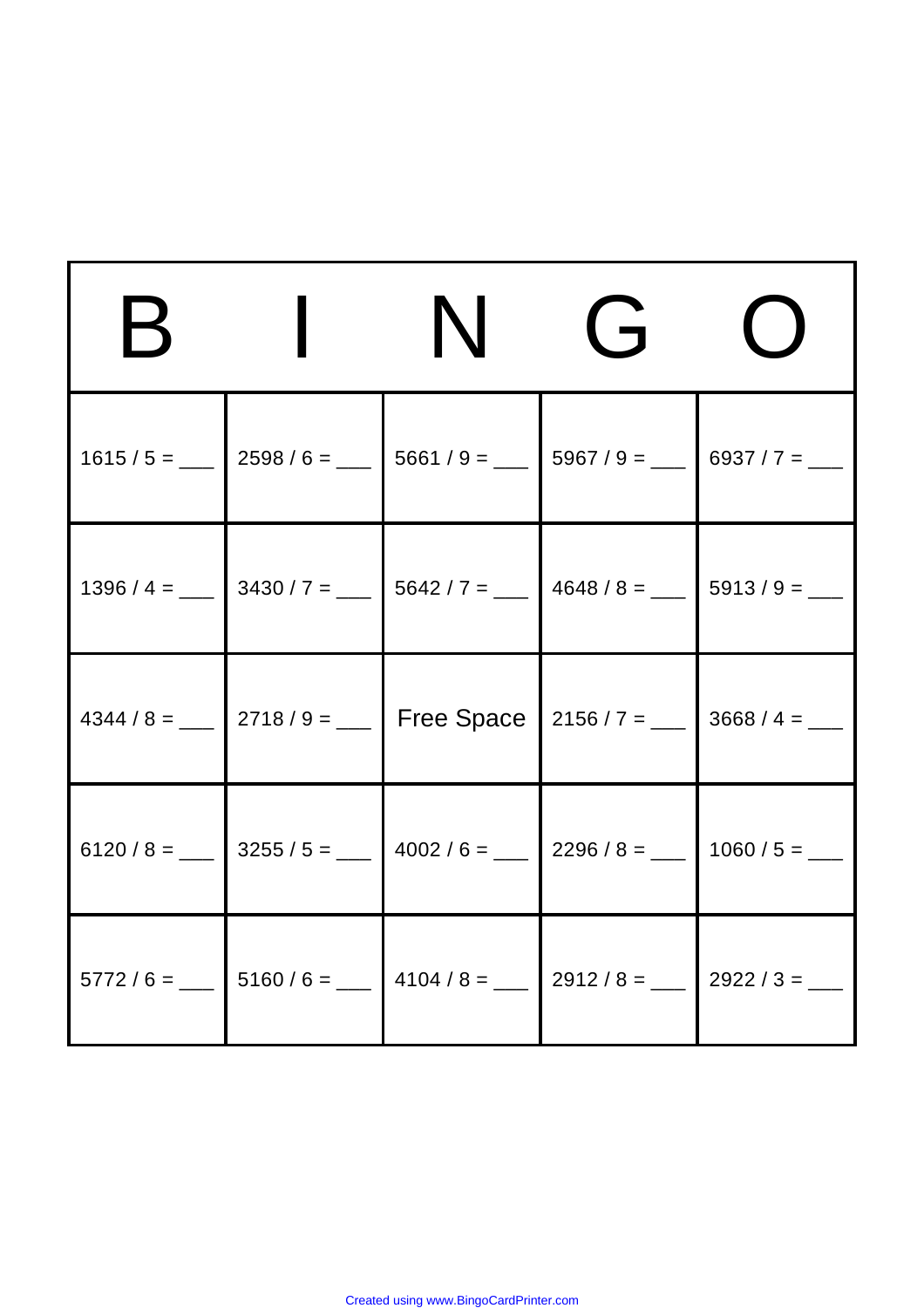| К | N                                                                                    | $\overrightarrow{J}$ |  |
|---|--------------------------------------------------------------------------------------|----------------------|--|
|   |                                                                                      |                      |  |
|   | $1080 / 5 =$ ___   1440 / 8 = ___   6363 / 9 = ___   4752 / 6 = ___   546 / 3 = ___  |                      |  |
|   | 876 / 2 = ___ 3568 / 8 = ___ Free Space 3864 / 4 = ___ 6755 / 7 = ___                |                      |  |
|   | $3668 / 4 =$ ___   1968 / 8 = ___   2512 / 4 = ___   5913 / 9 = ___   1192 / 8 = ___ |                      |  |
|   | 1396 / 2 = ___ 3042 / 6 = ___ 1630 / 5 = ___ 2598 / 6 = ___ 4614 / 6 = ___           |                      |  |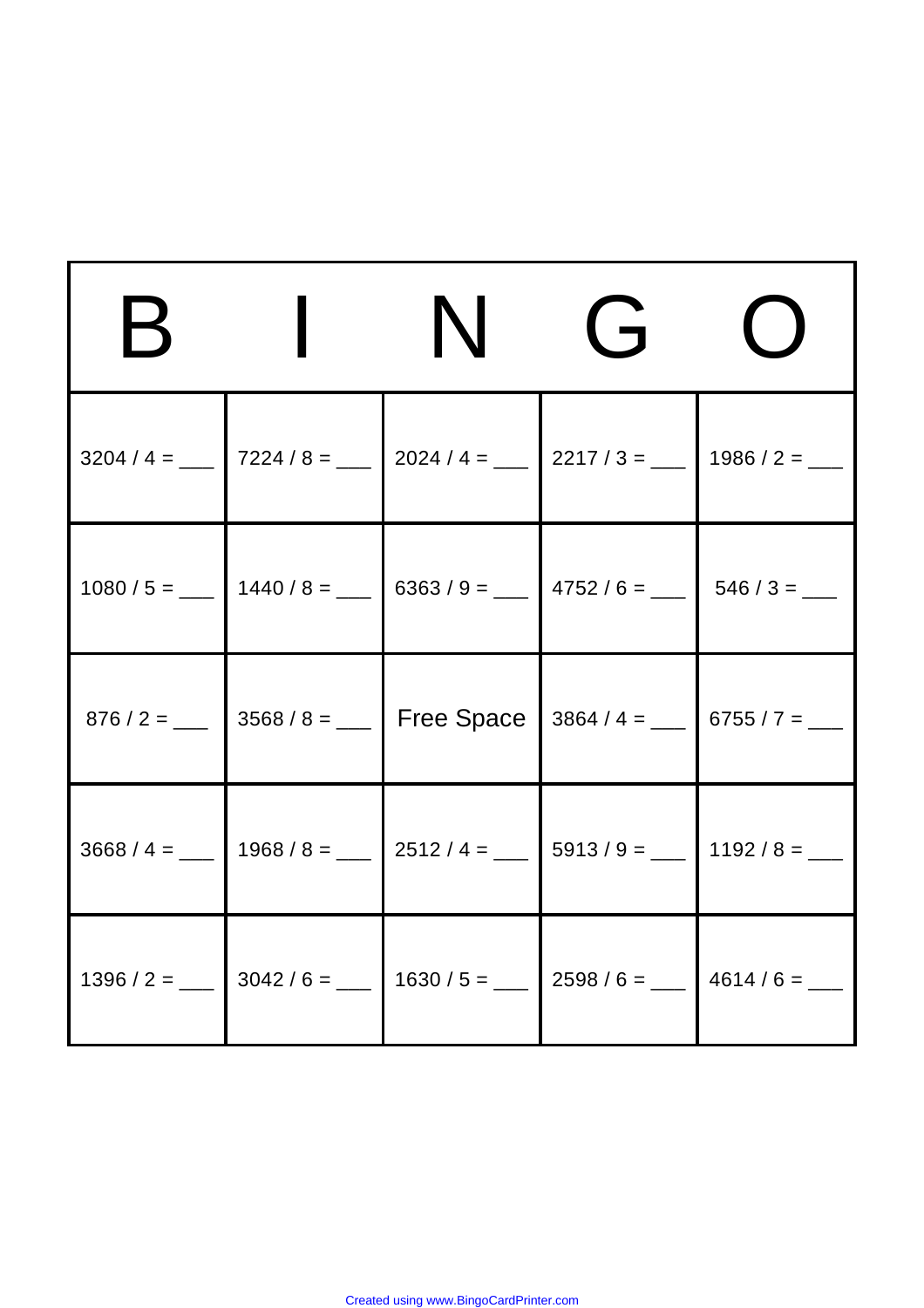| К | N                                                                                                         | $\overrightarrow{J}$ |  |
|---|-----------------------------------------------------------------------------------------------------------|----------------------|--|
|   | $4648 / 8 =$ ___ 5661 / 9 = ___ 2598 / 6 = ___ 4160 / 5 = ___ 3204 / 6 = ___                              |                      |  |
|   | $2750 / 5 =$ ___ $5772 / 6 =$ ___ $4614 / 6 =$ ___ $1692 / 3 =$ ___ $5832 / 8 =$ ___                      |                      |  |
|   | $4544 / 8 =$ $-$ 1665/9 = $-$ Free Space 3430/7 = $-$ 1504/2 = $-$                                        |                      |  |
|   | $5913 / 9 =$ ___ 1396 / 4 = ___ 2995 / 5 = ___ 819 / 7 = ___ 7224 / 8 = ___                               |                      |  |
|   | 1456 / 7 = ___ $\vert$ 4496 / 8 = ___ $\vert$ 2156 / 7 = ___ $\vert$ 3042 / 6 = ___ $\vert$ 876 / 2 = ___ |                      |  |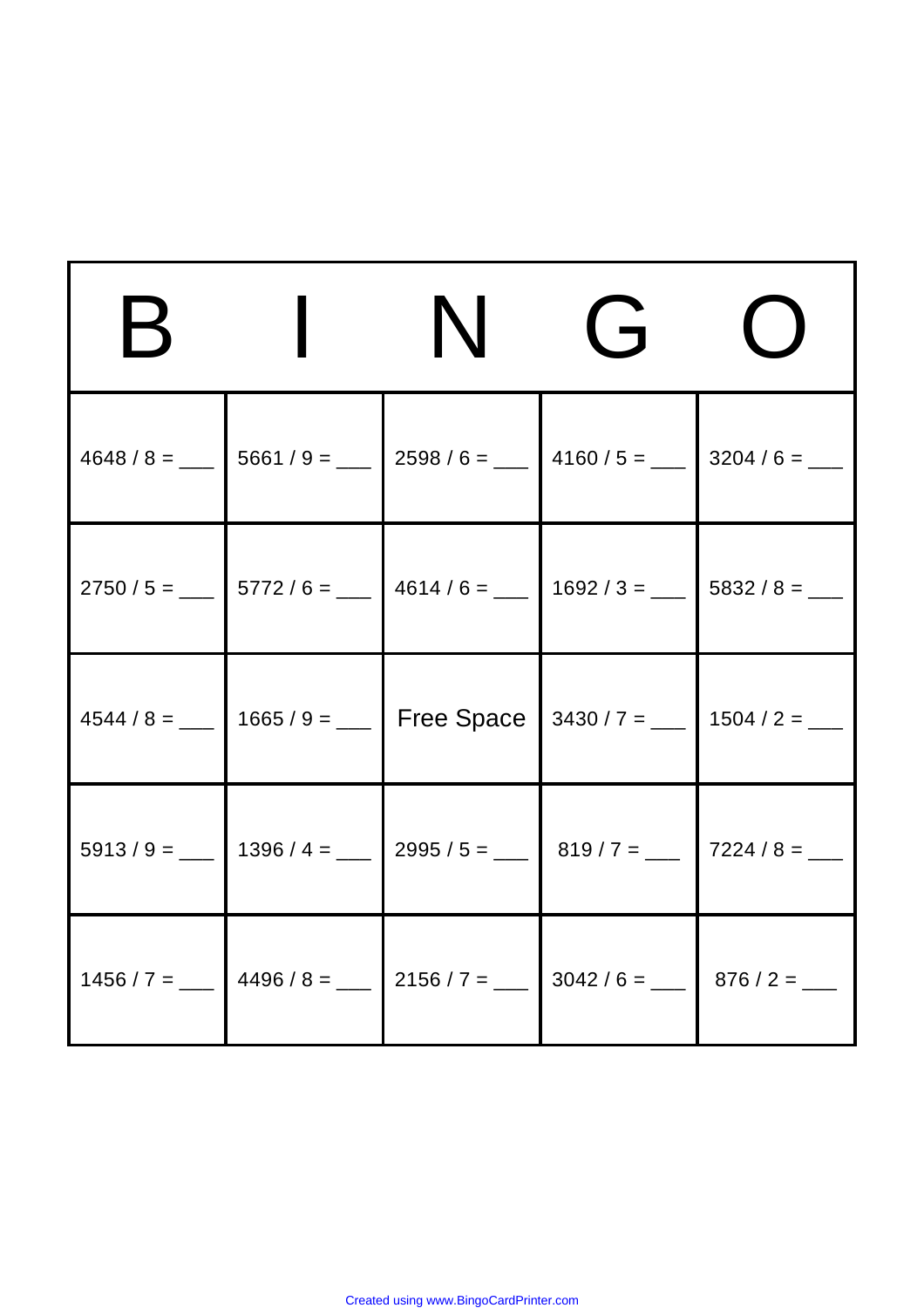| $\boldsymbol{\mathsf{R}}$ | N                                                                                                          | $\overrightarrow{J}$ |  |
|---------------------------|------------------------------------------------------------------------------------------------------------|----------------------|--|
|                           | 609 / 3 = ___ 3390 / 5 = ___ 4614 / 6 = ___ 6937 / 7 = ___ 5160 / 6 = ___                                  |                      |  |
|                           | 1396 / 2 = ___ 1572 / 4 = ___ 4002 / 6 = ___ 1440 / 8 = ___ 3812 / 4 = ___                                 |                      |  |
|                           | 1615 / 5 = ___ 1082 / 2 = ___ Free Space   7264 / 8 = ___ 5408 / 8 = ___                                   |                      |  |
|                           | 2995 / 5 = ___ 1630 / 5 = ___ 4344 / 8 = ___ 2484 / 4 = ___ 4935 / 5 = ___                                 |                      |  |
|                           | 4160 / 5 = ___ $\Big $ 4767 / 7 = ___ $\Big $ 2598 / 6 = ___ $\Big $ 1060 / 5 = ___ $\Big $ 2625 / 5 = ___ |                      |  |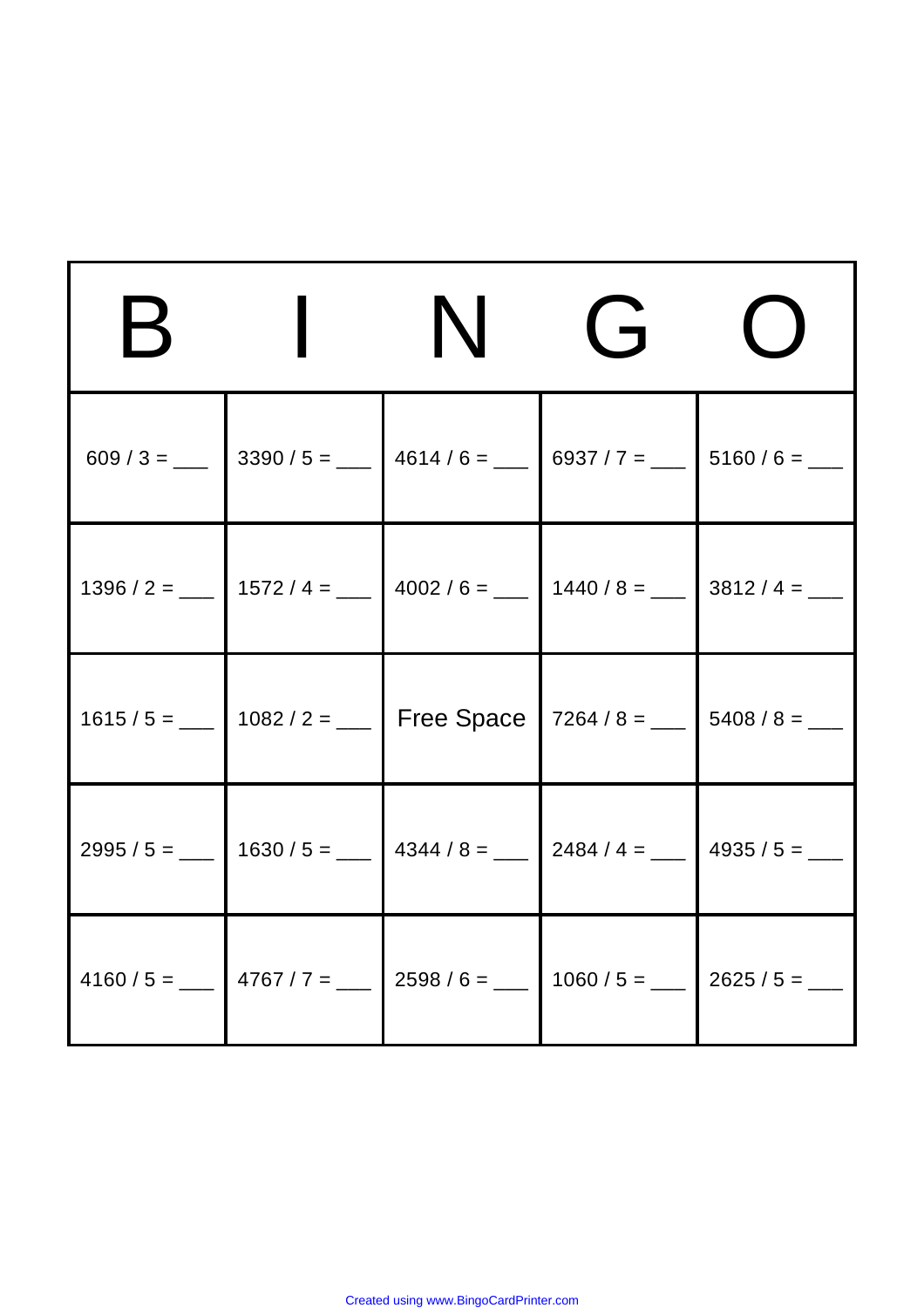| E |                                                                                                        | N | $\overrightarrow{J}$ |  |
|---|--------------------------------------------------------------------------------------------------------|---|----------------------|--|
|   | $3542 / 7 =$ ___ 3255 / 5 = ___ 609 / 3 = ___ 2988 / 9 = ___ 924 / 3 = ___                             |   |                      |  |
|   | $3204 / 4 =$ ___ $5772 / 6 =$ ___ $916 / 4 =$ ___ $3384 / 4 =$ ___ 1396/4 = ___                        |   |                      |  |
|   | 7264 / 8 = ___ $\vert$ 4614 / 6 = ___ $\vert$ Free Space $\vert$ 5642 / 7 = ___ $\vert$ 2598 / 6 = ___ |   |                      |  |
|   |                                                                                                        |   |                      |  |
|   | $3568 / 8 =$ ___ 1698 / 6 = ___ 546 / 3 = ___ 3390 / 5 = ___ 2024 / 4 = ___                            |   |                      |  |